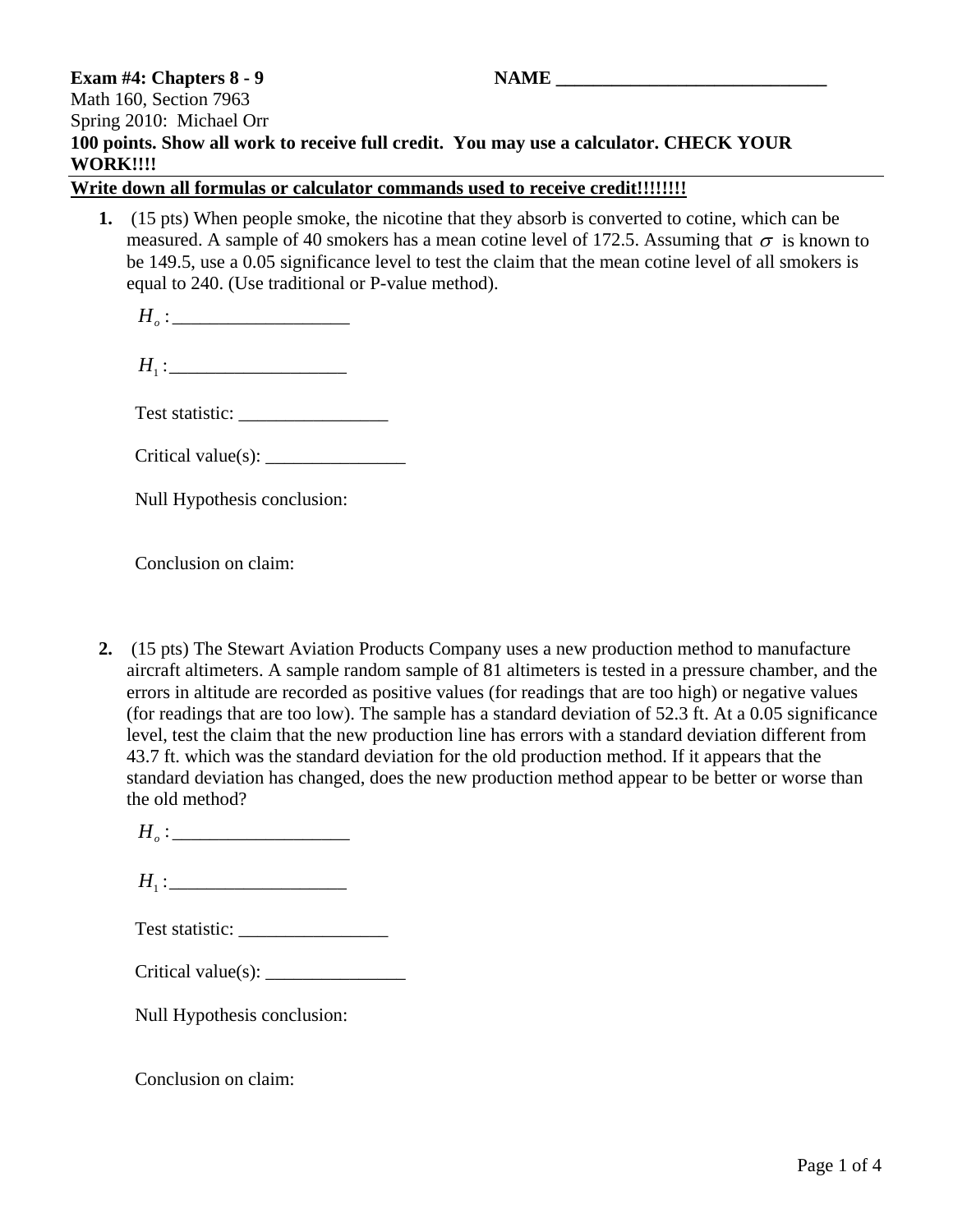**3.** (20 pts) Olympic Winners. Listed below are the winning times (in seconds) of men in the 100-meter dash for consecutive summer Olympic games, listed in order by row. Assuming that these results are sample data randomly selected from the population of all past and future Olympic games, test the claim that the mean time is less than 10.5 sec.

 12.0 11.0 11.0 11.2 10.8 10.8 10.8 10.6 10.3 10.4 10.5 10.2 10.0 10.14 10.06 10.25.

: *Ho* \_\_\_\_\_\_\_\_\_\_\_\_\_\_\_\_\_\_\_

<sup>1</sup> *H* :\_\_\_\_\_\_\_\_\_\_\_\_\_\_\_\_\_\_\_

Test statistic: \_\_\_\_\_\_\_\_\_\_\_\_\_\_\_\_

 $Critical value(s): \_$ 

Null Hypothesis conclusion:

Conclusion on claim:

**4.** (15 pts) A study was conducted to determine whether magnets are effective at treating back pain. One group was given the magnet treatment, while the other group was given a placebo treatment. The results are shown below where measurements are in centimeters on a pain scale. Do not assume the population standard deviations are equal. Using a significance level of 0.01, test the claim that the magnets have a measurable effect on back pain.

| <b>Magnet</b> | Placebo      |
|---------------|--------------|
| $n_1 = 23$    | $n_2 = 25$   |
| $x_1 = 0.47$  | $x_2 = 0.32$ |
| $s_1 = 0.95$  | $s_2 = 1.45$ |

: *Ho* \_\_\_\_\_\_\_\_\_\_\_\_\_\_\_\_\_\_\_

 $H_1:$ 

Test statistic: \_\_\_\_\_\_\_\_\_\_\_\_\_\_\_\_

 $Critical value(s):$ 

Null Hypothesis conclusion:

Conclusion on claim: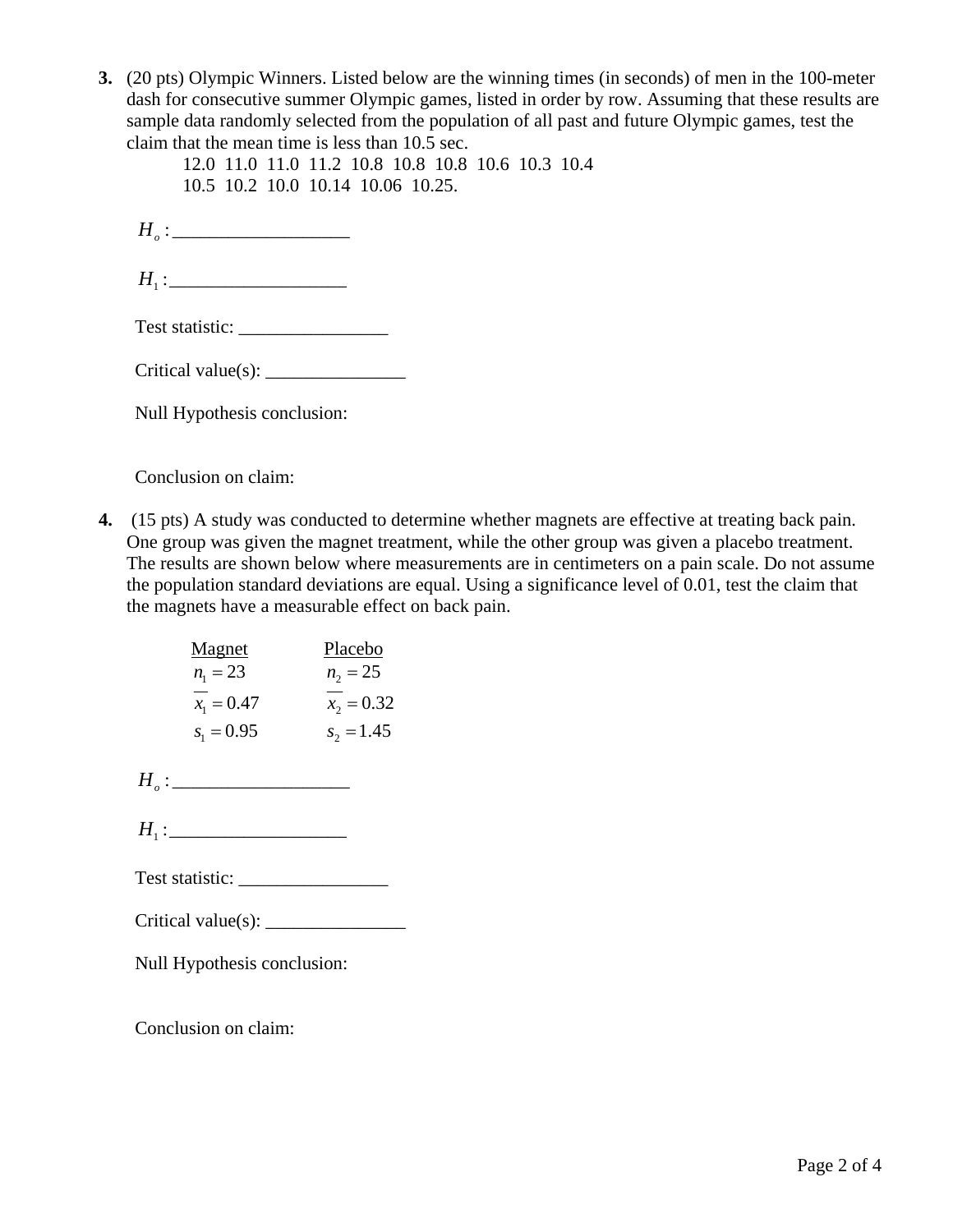**5.** (20 pts) A researcher claims that listening to Mozart improves scores on math quizzes. A random sample of five students took math quizzes, first before then after listening to Mozart. Test the claim that listening to Mozart improves scores on math quizzes. Use a 0.01 level of significance.

| <sub>n</sub><br>efore<br>₩ | $\overline{a}$<br>ັ | $\sim$ $\sim$<br>◡◡ | 80       | ΩE<br>ΟJ        | $\sim$ $\sim$<br>ີ<br>╯ |
|----------------------------|---------------------|---------------------|----------|-----------------|-------------------------|
| After                      | o r<br>OJ.          | 45                  | OΕ<br>οJ | ⌒ 冖<br>ີ<br>ر . | ∼ ~<br>ີ<br>ر .         |

 $H_o:$ 

 $H_1:$ 

Test statistic: \_\_\_\_\_\_\_\_\_\_\_\_\_\_\_\_

Critical value(s): \_\_\_\_\_\_\_\_\_\_\_\_\_\_\_

Null Hypothesis conclusion:

Conclusion on claim:

- **6.** (15 pts) In a random sample of 360 women, 65% favored stricter gun control laws. In a random sample of 220 men, 60% favored stricter gun control laws. Test the claim that the proportion of women who favor gun control is higher than the proportion of men favoring stricter gun control. Use a significance level of 0.05.
	- $H_o:$
	- $H_1$ :
	- Test statistic: \_\_\_\_\_\_\_\_\_\_\_\_\_\_\_\_
	- $Critical value(s): \_$

Null Hypothesis conclusion:

Conclusion on claim:

## **EXTRA CREDIT ON BACK**